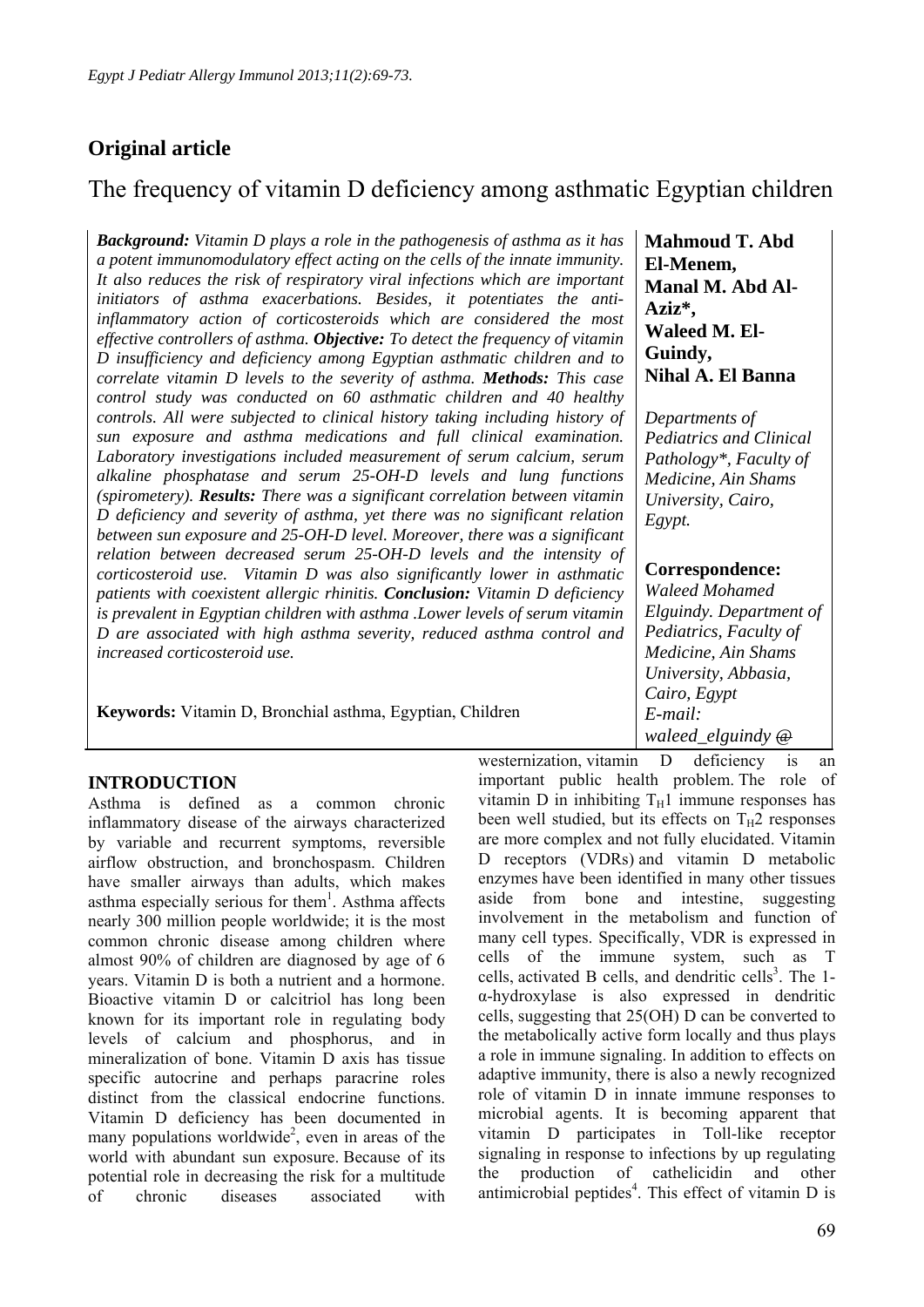the likely explanation for the observations that sunlight can treat tuberculosis and other infections<sup>5</sup>. These effects of vitamin D on the immune system make it a plausible critical regulator of immune system function, whose deficiency can predispose to asthma and allergies in the presence of other environmental stimuli<sup>6</sup>.

Hence, this study was designed to detect the incidence of vitamin D insufficiency and deficiency among Egyptian asthmatic children and to correlate between vitamin D levels and severity of asthma.

## **METHODS**

#### *Study Population and Design*

During the period from March, 2011 to September, 2011, this case–control cross-sectional study was carried out at the Pediatric Chest Clinic, Children's Hospital, Ain Shams University; Cairo, Egypt. It included 60 asthmatic children (Group I) and 40 age- and sex-matched healthy children as a control group (Group II). Patients were selected according to the global initiative for asthma ''GINA guidelines"<sup>7</sup>. A written informed consent was obtained from both patients and controls. The Pediatric Department Board ethically approved the study.

Group I (Asthmatic children): included 60 children; 38 (63.3%) males and 22 (36.7%) females. Their ages ranged from 2 to 18 years with a mean value of  $8\pm 4.2$  years.

Group II (controls): included 40 healthy children; 30  $(75%)$  males and  $10(25%)$  females. Their ages ranged from 2-18 years with a mean value  $8.3 \pm 3.4$  years.

All children enrolled in the current study were subjected to clinical history taking including history of sun exposure and asthma medications, full clinical examination, laboratory investigations namely serum calcium, serum alkaline phosphatase and serum vitamin D (25-OH-D) levels and lung function tests (spirometery).

#### *Analytical methods*

Total serum calcium and alkaline phosphatase levels were assayed photo metrically using Hitachi 917 autoanalyser and Roche reagents. Reference range of serum calcium: 8.6-10.3mg/dl and serum alkaline phosphatase: 8.6-10.3mg/dl.

Serum 25(OH) D was measured by Enzymelinked immunosorbant assay (ELISA).

*Principle of the test:* This test kit is a competitive protein binding assay for the measurement of 25(OH) D. It is based on the competition of 25(OH) D present in the sample with 25 (OH) vitamin

tracers, for the binding pocket of vitamin D binding protein (VDBP, Gc-globulin).

#### *Ranges for 25 hydroxy vitamin D:*

- Normal range for 25 hydroxy vitamin d 30-60 ng/ml.
- Deficiency was diagnosed at vitamin d level < 30 ng/ml or <75nmol/l
- Insufficiency was diagnosed at vitamin d level  $\leq$ 20 ng/ml or  $\leq$ 50nmol/l.

#### *Lung Function Tests*

Short-acting bronchodilators were stopped at least 8 hr before the test. Dynamic spirometry (Jaeger, Germany) was performed before sputum induction, with measurement of FEV1% of predicted, according to the standards of the European Respirator Society and the American Thoracic Academy. The highest value of FEV1 of three forced expiratory maneuvers was used.

#### **Statistical Methods**

Data were analyzed using standard computer program SPSS Windows version. (SPSS Corporation, USA). Continuous data were expressed in the form of mean  $\pm$  SD. Categorical data were expressed as numbers and percentage. For comparison of continuous data we used student t test, while categorical data were compared using chi-square test. Anova test was used for comparing more than two groups of quantitative data. Linear regression analysis was used to determine the value of certain variables as predictors of the study outcome. Correlation between variables was done using correlation coefficient "r". P value of  $\leq 0.05$ indicates significant results.

#### **RESULTS**

The demographic data of patients and control groups are shown in table (1). Of the asthmatic patients 6 (10%) had intermittent, 26 (43.3%) had mild persistent, 23 (38.3%) had moderate persistent and 5 (8.3%) had severe persistent asthma according to GINA guidelines<sup>7</sup>.

The mean value of vitamin D was significantly lower and the mean value of alkaline phosphatase was significantly higher in patients than controls (Table 2).

There was no significant difference as regard serum calcium levels between asthmatic patients  $(9.6\pm0.44 \text{ mg/dl})$  and control children  $(9.7\pm0.42 \text{ g})$ mg/dl). Of the asthmatic children, 30% had allergic rhinitis and the mean value of vitamin D was statistically significant lower in asthma patients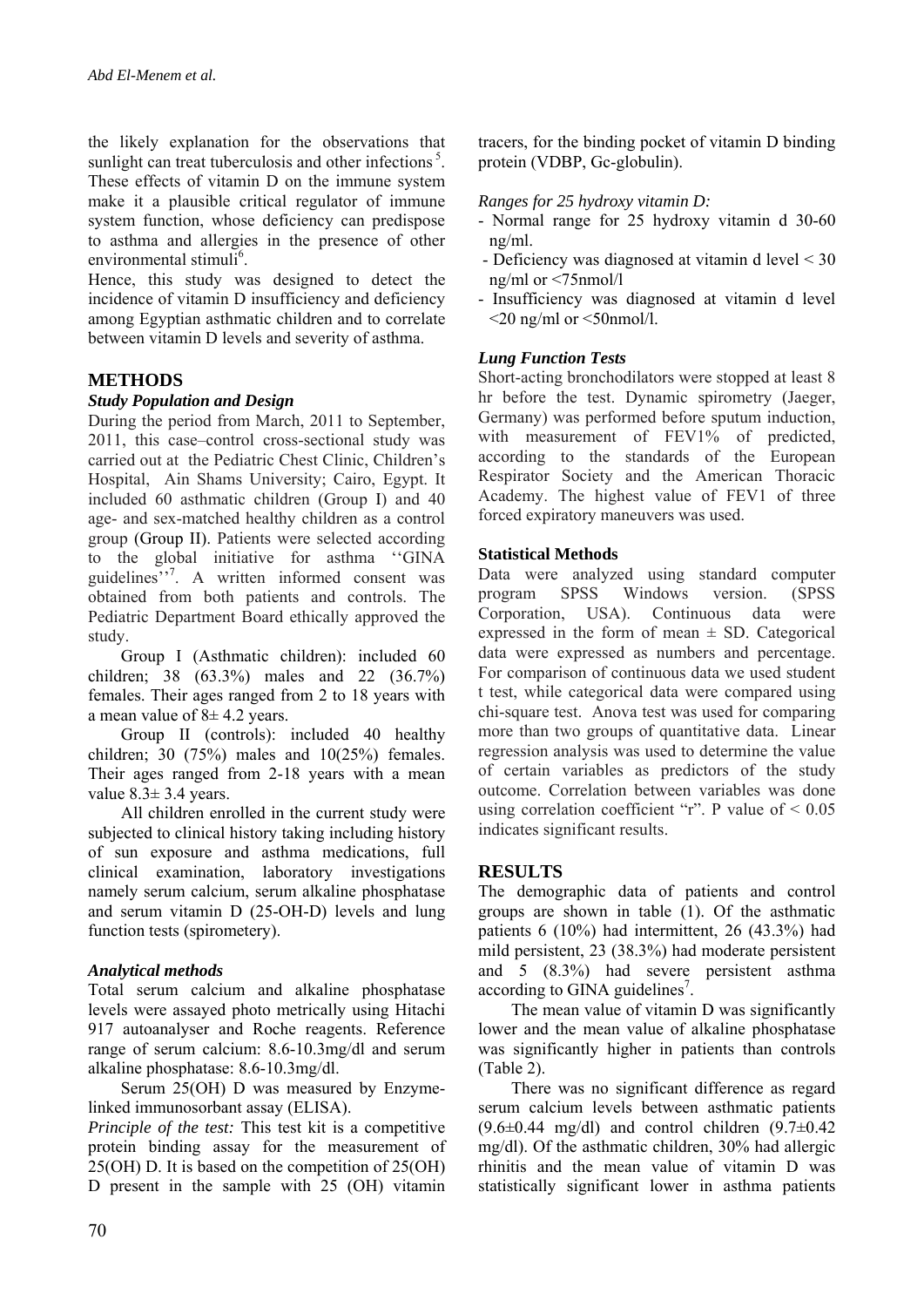with allergic rhinitis  $(39\pm 12 \text{ nmol/l})$  compared to those with asthma only  $(53.6\pm11.8 \text{ nmol/l})$ .

As shown in table (3) and figure (1) there was a negative correlation between serum vitamin D levels and the grades of asthma severity, yet there was no significant difference between lack of exposure to sun light and deficiency of vitamin D (Table 4).

As shown in table (5) there was a negative correlation between serum vitamin D levels in patients and corticosteroid use that reflects asthma grades.

| Variable          |                                                 | <b>Patients</b><br>$(n=60)$                           | <b>Controls</b><br>$(n=40)$ |  |
|-------------------|-------------------------------------------------|-------------------------------------------------------|-----------------------------|--|
|                   | Male<br><i>Intermittent</i><br>Mild<br>Moderate | 38 (63.3%)<br>$6(10\%)$<br>19 (31.66%)<br>11 (18.33%) | 30(75%)                     |  |
| Sex               | Severe<br>Female                                | $2(3.33\%)$<br>22 (36.7%)                             |                             |  |
|                   | <i>Intermittent</i><br>Mild                     | $0(0\%)$<br>$(11.66\%)$                               | 10(25%)                     |  |
|                   | Moderate<br>Severe                              | 12(20%)<br>3(5%)                                      |                             |  |
| Age (years)       |                                                 | $8 + 4.2$                                             | $8.3 \pm 3.4$               |  |
| Allergic rhinitis |                                                 | 18 (30%)                                              | $0(0\%)$                    |  |

**Table 1**. Demographic data of patients and control groups.

| <b>Table 2.</b> Serum levels of 25(OH) D and alkaline phosphatase in patients and controls. |  |  |  |  |  |
|---------------------------------------------------------------------------------------------|--|--|--|--|--|
|---------------------------------------------------------------------------------------------|--|--|--|--|--|

| <b>Variable</b>              |              | <b>Patient</b> | Control      | ${\bf X}^2$ | P value       |
|------------------------------|--------------|----------------|--------------|-------------|---------------|
|                              | Deficient    | 27(45%)        | $0\%$        |             | < 0.001<br>HS |
| $25(OH)D$ (nmol/l)           | Insufficient | 33 (55.8%)     | 15 (37.5%)   | 57          |               |
|                              | Normal       | $0\%$          | $25(62.5\%)$ |             |               |
|                              | High         | $60(100\%)$    | 15(37.5%)    | 50          | < 0.001       |
| Alkaline phosphatase (mg/dl) | Normal       | $0\%$          | $25(62.5\%)$ |             | HS            |

HS= highly significant

**Table 3.** Serum levels of 25(OH) D in the different grades of asthma severity.

|              | Serum $25(OH)D(nmol/l)$ |      |          | F value | P value       |  |
|--------------|-------------------------|------|----------|---------|---------------|--|
|              | Range                   | Mean | $\pm SD$ |         |               |  |
| Intermittent | $40 - 70$               | 61.8 |          |         |               |  |
| Mild         | 30-66                   | 52.9 | 10.8     | 7.8     | < 0.001<br>HS |  |
| Moderate     | $25 - 73$               | 45.7 | 2.9      |         |               |  |
| Severe       | $20 - 40$               | 31.1 | 9.5      |         |               |  |

HS= highly significant

**Table 4.** Effect of sun light exposure on vitamin D status.

|                       |                | <b>Number</b> | Serum 25(OH)D level (nmol/l) | t-test | D<br>value |         |      |
|-----------------------|----------------|---------------|------------------------------|--------|------------|---------|------|
|                       |                |               | Range                        | Mean   | $\pm$ SD   |         | 0.28 |
|                       | Yes            | 40            | $30 - 73$                    | 50     | 2.3        | $-1.07$ | NS   |
| exposure to sun light | N <sub>o</sub> | 20            | 20-65                        | 46     | .5.3       |         |      |

NS=non-significant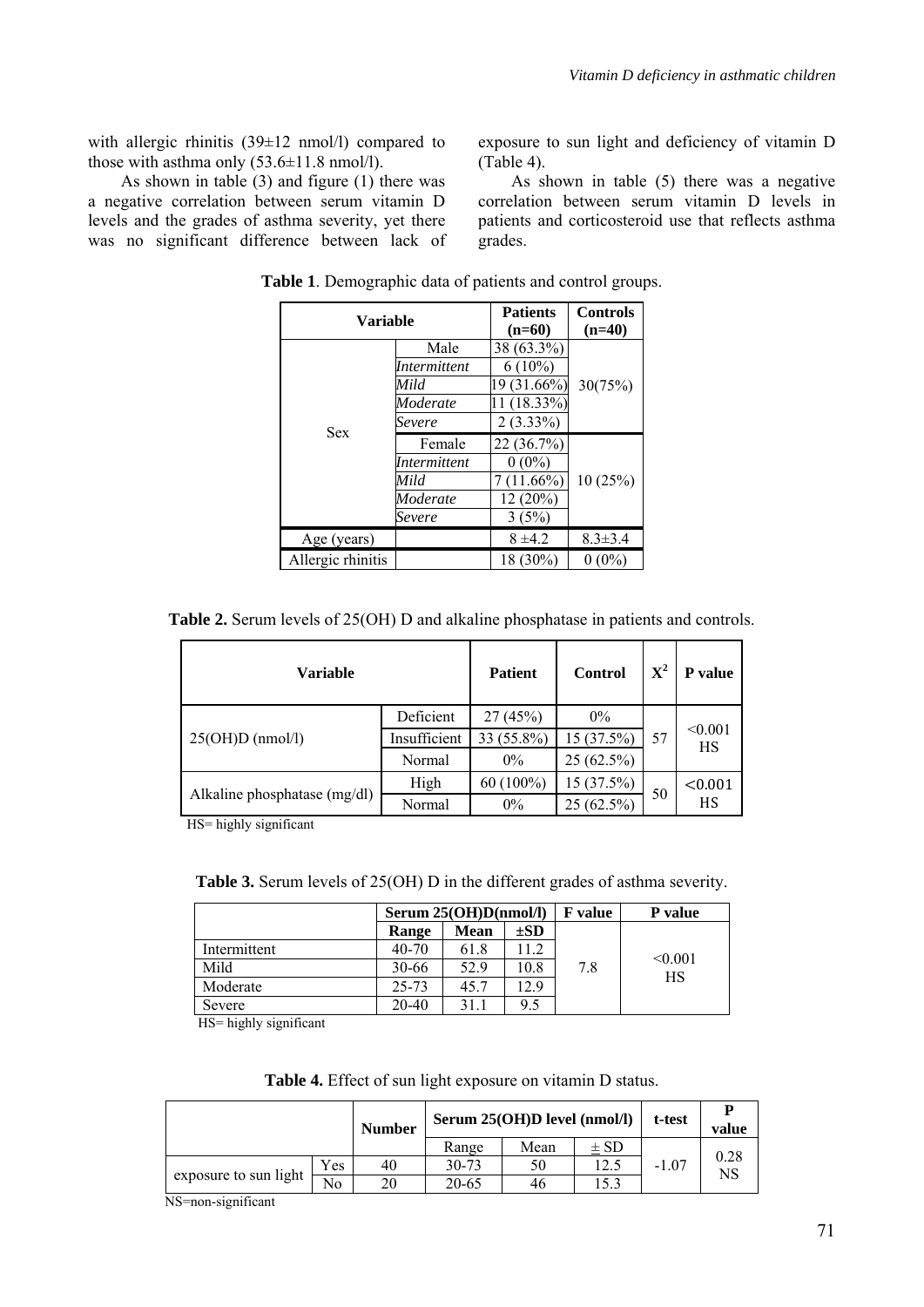|              |        | Inhalation only    | $13(48.1\%)$            | $15(45.5\%)$        | 15 | 0.001<br>${\bf S}$ |  |
|--------------|--------|--------------------|-------------------------|---------------------|----|--------------------|--|
|              |        | Nasal & inhalation | $12\overline{(44.4\%)}$ | $3(9.1\%)$          |    |                    |  |
|              |        | S=significant      |                         |                     |    |                    |  |
|              |        |                    |                         |                     |    |                    |  |
|              | 70.00  |                    |                         |                     |    |                    |  |
|              | 60.00- |                    |                         |                     |    |                    |  |
| Mean of VitD | 50.00- |                    |                         |                     |    |                    |  |
|              | 40.00- |                    |                         |                     |    |                    |  |
|              | 30.00  |                    |                         |                     |    |                    |  |
|              |        | intermitted        | mild persistant         | moderate persistant |    | severe persistant  |  |
|              |        |                    | asthmagrad              |                     |    |                    |  |

**Table 5.** Use of steroid and serum level of 25(OH) D. **Steroid intake**  $\left| \right.$  **Serum 25(OH)D(nmol/l)**  $\left| \right.$  **X**<sup>2</sup>  $\left| \right.$  **P** value

No 2  $(7.47\%)$  15  $(45.5\%)$ 

**Figure 1.** Comparison between serum level of 25(OH)D (nmol/l) and grades of asthma.

#### **DISCUSSION**

This study sought to detect the incidence of vitamin D insufficiency in terms of serum 25(OH)D  $\leq$ 75nmol/l and deficiency  $\leq$ 50nmol<sup>8</sup> among 60 Egyptian asthmatic children in comparison to 40 controls and to correlate the relation between vitamin D levels and severity of asthma. The study showed that 45% of the patients had vitamin D deficiency and 55.8% had insufficiency, while the controls had 37% insufficiency and 62.5% were sufficient. The mean value of 25(OH)D in asthmatic children was significantly lower than controls. Multiple studies have been done among Egyptian children about the status of vitamin D. Baroncelli et al. $9$  reported that 37% of Egyptian children had vitamin D deficiency. Prentice et al. $^{10}$ showed that the average level of serum 25(OH)D was  $25.3\pm10.3$  which is deficient in Egyptian children. Fuleihan $11$  studied vitamin D status in North and South Africa. She stated that inappropriate level of vitamin D was due to limited sun exposure due to cultural practices, prolonged breast feeding without vitamin D supplementation, limited outdoor activity, lack of government regulation for vitamin D fortification of food, decreased maternal intake during pregnancy and increased burden of infectious disease whereby utilization and turnover of vitamin D is increased.

 $15\begin{array}{|c} 0.001 \\ S \end{array}$ 

In the current study patients had elevated serum levels of alkaline phosphatase than controls. This could be explained by vitamin D deficiency which causes secondary hyperparathyroidism leading to increase turnover of osteoid tissue and elevated serum levels of alkaline phoshatase $^{12}$ . The current study demonstrated a highly significant relation between the deficiency of vitamin D and the severity of asthma. This was demonstrated in the levels of serum 25(OH) D in asthmatic patients, intermittent: 61.8±11.2 nmol/l, mild persistent: 52.9±10.8 nmol/l, moderate persistent: 45.7±12.9 nmol/l and severe persistent: 31.2±9.5 nmol/l. This came in agreement with Brehm et al.<sup>2</sup> and Manbir and Thomas<sup>13</sup>, who reported that asthmatic children with low serum level of vitamin D, may have a greater risk of suffering severe asthma attacks than those with higher levels of the vitamin. In the current study there was significant association between decreased serum vitamin D levels in asthmatic children with increased corticosteroid use. This came in agreement with Searing et al. $^{14}$